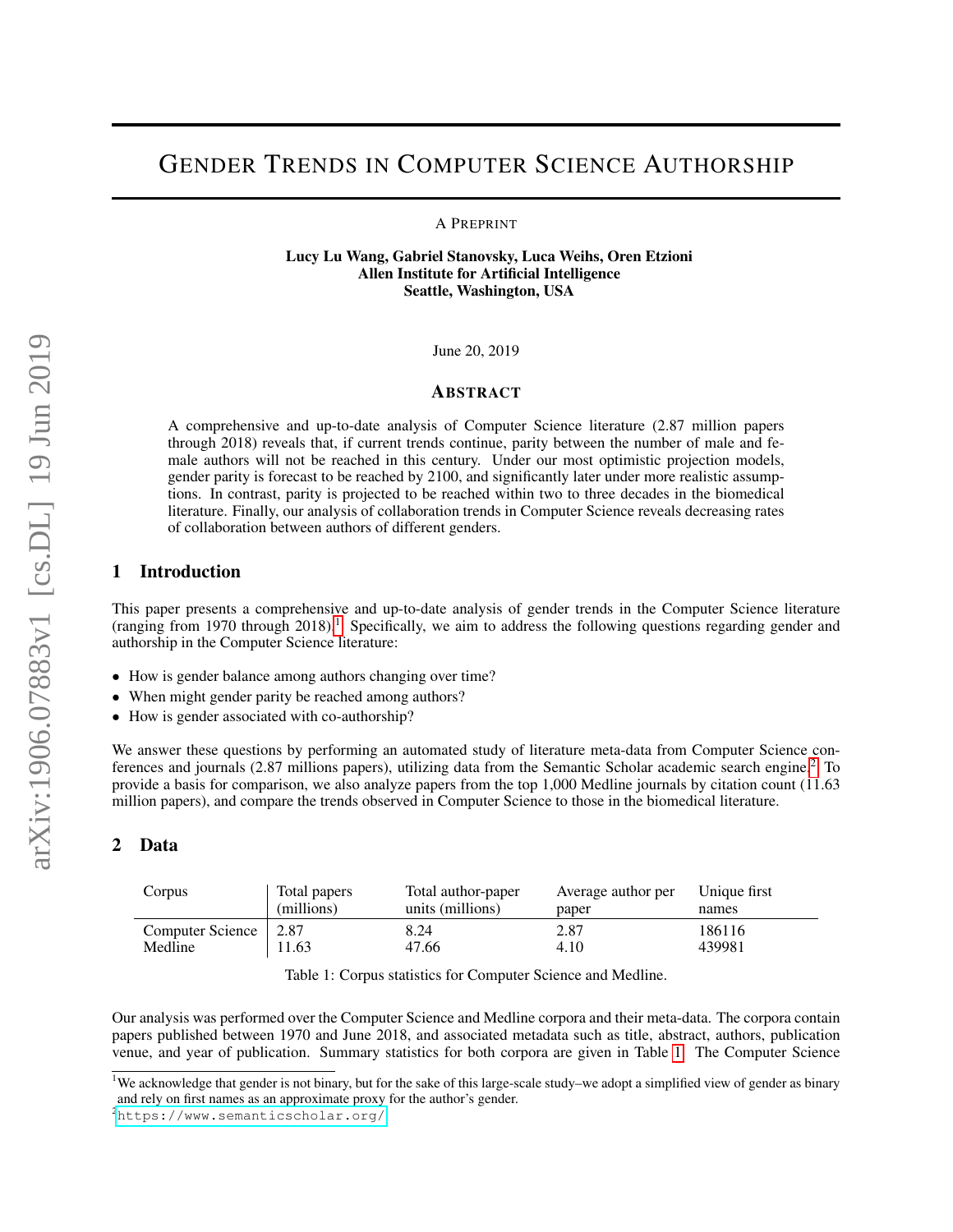

Projected proportion of female CS authors

<span id="page-1-3"></span>Figure 1: At current rates of growth, the proportion of female authors is predicted to reach 0.45 around 2137 (95%) Confidence Interval: [2109, 2172]). The trend line is given by an ARIMA projection with 95% confidence intervals.

corpus consists of 2.87 million papers retrieved from conferences and journals in Computer Science. Publication and author metadata are automatically derived by Semantic Scholar from DBLP.<sup>[3](#page-1-0)</sup> The Medline corpus consists of 11.63 million papers from the top 1000 Medline-indexed journals as determined using overall citation count.

The author list is extracted from all publications and compiled into a list of first names. We use Gender API<sup>[4](#page-1-1)</sup> to perform gender lookup for each name. Gender API is a large online database of known name-gender relationships derived by linking publicly available governmental data with social media profiles in various countries. For each name, Gender API outputs the predicted binary gender (*female* or *male*), along with the accuracy associated with the prediction and the number of samples used to arrive at that determination. Authors for whom only first initials were available (less than 0.5% of all authors in our corpora) were excluded from analysis.

Because many names are gender-ambiguous, we use the accuracy returned by Gender API to represent each author as a composite of male and female. For example, the first name Matthew is determined to be male with an accuracy score of 100, the maximum. This result is unambiguous. The name Taylor, however, is determined to be female but only

<span id="page-1-1"></span><sup>4</sup><https://gender-api.com/>



<span id="page-1-2"></span>Figure 2: The total number of male and female authors in the Computer Science corpus over time.

<span id="page-1-0"></span><sup>3</sup><https://dblp.uni-trier.de/>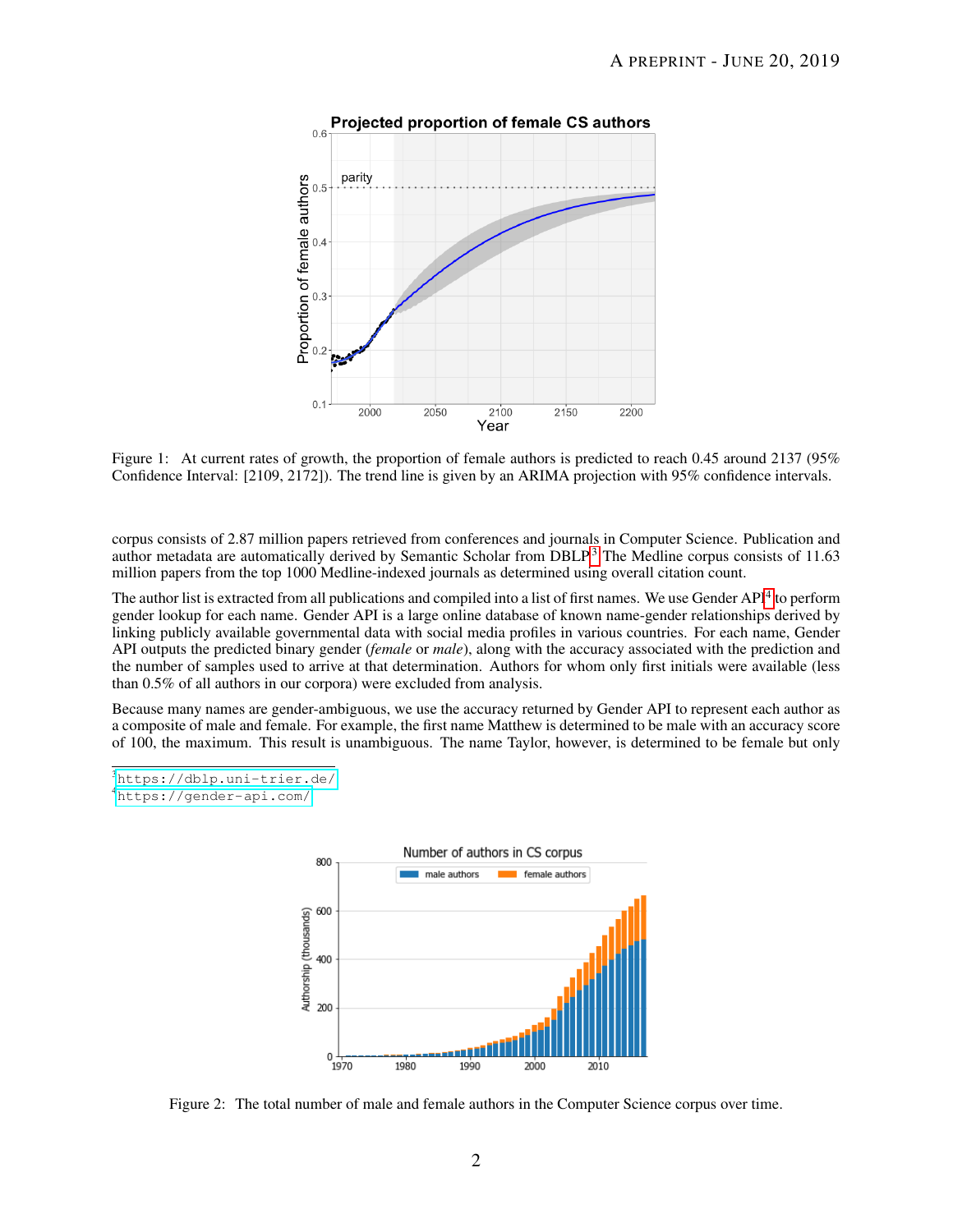receives an accuracy score of 55. The accuracy is used to generate a two probabilities for each name,  $(m, f)$ , where  $m$  is the probability of the associated author being male,  $f$  is the probability of the associated author being female, where  $m + f = 1$ . In this example, each author with the first name Matthew will be represented with the probability tuple  $(1.0, 0.0)$ , and each author with the first name Taylor will be represented as  $(0.45, 0.55)$ .

Most papers are authored by more than one individual. For the purposes of our analysis, each author-paper pair is treated as one unit. A single-author paper yields one author-paper pair; a three-author paper yields three author-paper pairs and so on. In the Computer Science corpus, the average number of authors is 2.87 per paper. Average authors per paper increased from approximately 1.4 per paper in 1970 to approximately 3.5 in 2018.

# 3 Analyses

We perform two types of analysis on this data. First, we analyze publication trends, examining the proportion of female authors over time (Section [3.1\)](#page-2-0). To identify when gender parity may be reached, we project the proportion of female authors based on current trends. Here, we define parity as the proportion of female authors falling within 10% of 0.5, within the range of 0.45-0.55. Second, we study the interactions between authors in the community through co-authorship as reflected in our data (Section [3.2\)](#page-2-1).

#### <span id="page-2-0"></span>3.1 Authorship analysis

The proportion of female authors over time is used to determine the trend towards gender parity. The number of female authors in any year is computed as the sum of probabilities  $f$  over the author-paper units of that year, and the number of male authors is correspondingly generated as the sum of probabilities  $m$ . The proportion of female authors for each year  $F_t$  is computed as the number of female author-paper units divided by the total number of author-paper units for the corresponding year. We compute projections by performing an autoregressive integrated moving average (ARIMA) analysis, a commonly-used method for creating forecasting models [\[1\]](#page-7-0). We use the auto ARIMA function in the R 'forecast' package [\[2\]](#page-7-1), which automates the selection of ARIMA model order, with a preference for simple models with lower order.

The growth in gender proportion should observe logistic behavior, where a stable equilibrium will eventually be reached in gender balance. We first apply  $\sigma_{\alpha}^{-1}$ , the inverse of the  $\alpha$ -scaled sigmoid (or logit) function  $\sigma_{\alpha}(x) = \alpha/(1 +$  $\exp(-x)$ , to map the gender proportion into the real line so that the data is more amenable to linear approximation. We call  $\alpha$  the expected equilibrium proportion parameter. This transform generates  $y_t = \sigma_{\alpha}^{-1}(F_t)$ , where  $F_t$  is the proportion of female authors per year. We then fit a non-seasonal ARIMA model with parameters  $p$ ,  $d$ , and  $q$  for the transformed process  $y_t$  represented by the following equation:

$$
\phi_p(B)(1 - B^d)y_t = c + \theta_q(B)\varepsilon_t
$$
\n(1)

where B is the backshift operator, which shifts by one to the previous time point, and  $\varepsilon_t$  is zero-centered, normally distributed noise [\[2\]](#page-7-1).

Finally, we obtain the forecast in the original domain using a sigmoid transform over the projected values, applying  $\sigma_{\alpha}$  to  $y_t$  for  $t > 2018$ . We let  $\alpha = 0.5$  so that  $\sigma_{0.5}$  has minimum and maximum values of 0 and 0.5 respectively. This constrains the projected values to be between 0 and the expected equilibrium proportion of 0.5. The 95% predictive interval is computed and shown for all projections. Note that  $\alpha$  represents the proportion of female authors we expect in the long run. An equilibrium proportion of 0.5 indicates that we expect the authorship makeup to eventually stabilize at around 50% men and 50% women. An equilibrium proportion of 0.9 indicates that we expect the authorship makeup to eventually stabilize at around 10% men and 90% women. Trends toward equality suggest that the former is more plausible than the latter. As is further elaborated in Section [4.1,](#page-3-0) we perform a sensitivity analysis to determine the effect of the selected  $\alpha$  parameter on the year in which parity is expected to be reached.

### <span id="page-2-1"></span>3.2 Co-authorship analysis

Co-authorship is computed for each unique pair of author-paper pairs for each paper. If a paper has n authors,  $\binom{n}{2}$ co-author pairs are generated. Given a co-author pair  $(n_1, n_2)$  and associated gender probabilities:

$$
n_1 \rightarrow (m_1, f_1) \n n_2 \rightarrow (m_2, f_2)
$$
\n(2)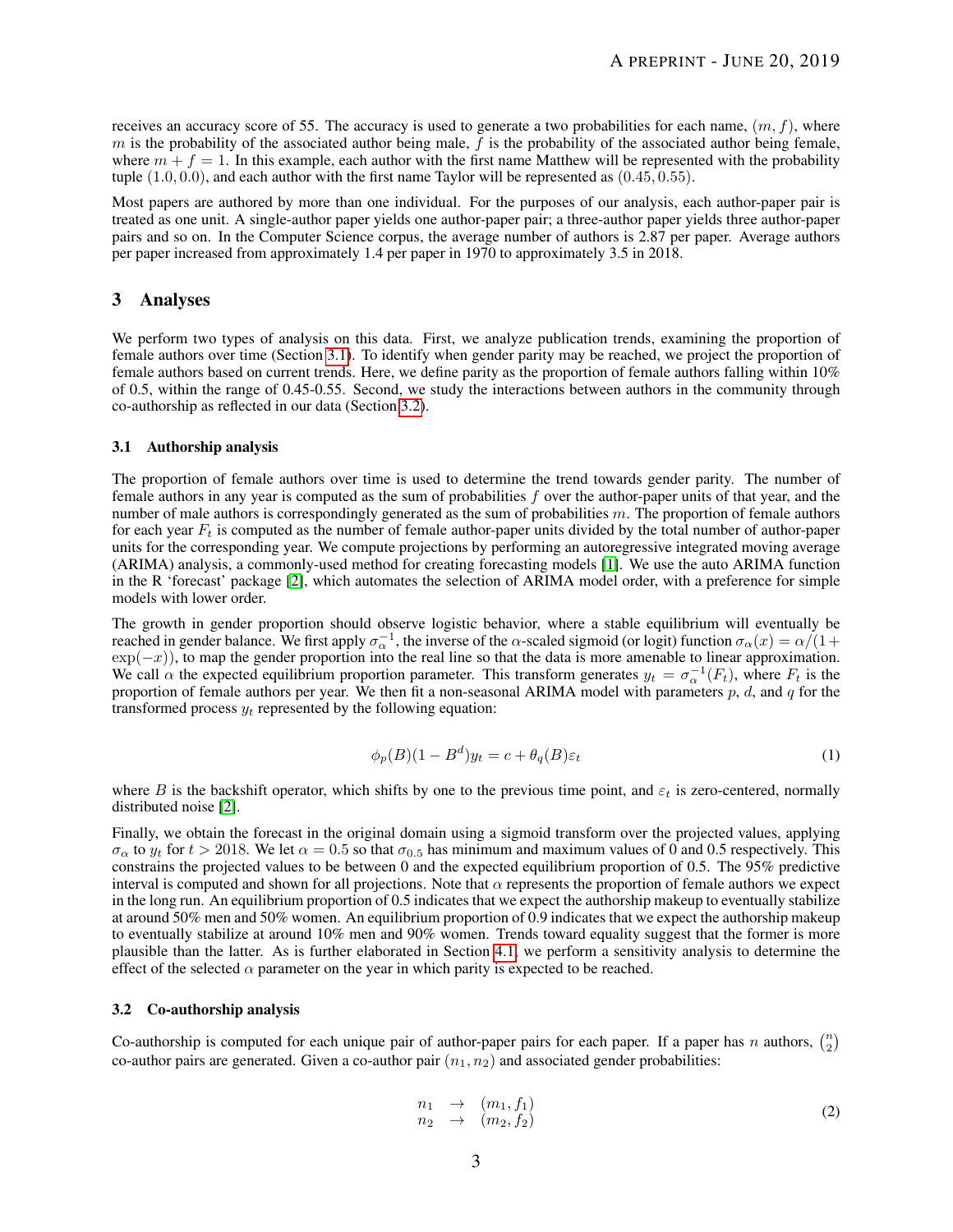

<span id="page-3-1"></span>Figure 3: The equilibrium female author proportion parameter affects the year that parity is reached. The expected year for reaching exact parity (the first year in which the female author proportion equals or exceeds 0.5) is shown along with 95% confidence intervals.

we compute three probabilities,  $p_{mm}$ ,  $p_{mf}$ , and  $p_{ff}$ , corresponding to the possible gender combinations, i.e., between two male authors, one male and one female author, and two female authors respectively. These probabilities are:

$$
p_{mm} = m_1 m_2 \n p_{mf} = m_1 f_2 + f_1 m_2 \n p_{ff} = f_1 f_2
$$
\n(3)

where  $p_{mm} + p_{mf} + p_{ff} = 1$ . The total number of male-male, male-female, and female-female co-author pairs for each year is computed by summing each of the three above probabilities over all co-authorship pairs of that year.

We then assess the number of same-gender and different-gender collaborations over time. The results are measured as a deviation from the expected, where the expected co-authorships are determined by sampling from the numbers of female and male authors active in a given year, assuming the same number of collaborations per year as observed in our data. The total number of extra or missing collaborations is computed as the difference between the observed counts of each type of collaboration and the expected value. To show rates of change, we also compute the ratio between observed and expected collaborations (O/E) of each type.

### 4 Results

The 2.87 million papers in the Computer Science corpus yield 8.24 million author-paper units.

#### <span id="page-3-0"></span>4.1 Authorship trends

Figure [2](#page-1-2) shows the number of female and male authors over time. The total number of authors is increasing over time, along with the proportion of female authors.

Figure [1](#page-1-3) shows the projected proportion of female authors in the Computer Science corpus. The projected growth in female author proportion is computed using ARIMA, with model order  $(p, d, q) = (2, 1, 2)$ . Residuals of the fit line appear normally distributed, and are not significant under the Shapiro-Wilk Normality Test ( $W = 0.98$ , p-value = 0.68) [\[3\]](#page-7-2). Based on these projections, the proportion of female authors in Computer Science is predicted to reach 0.45 around 2137 (95% CI: [2109, 2172]), more than 115 years from now.

Figure [3](#page-3-1) shows a sensitivity analysis over the equilibrium female author proportion parameter  $\alpha$ . This analysis shows the year in which parity is first reached at each equilibrium proportion; note that when  $\alpha = 0.5$ , exact 50/50 parity is, by definition, never attained in finite time. We therefore report the time at which the female author proportion surpasses 0.45, within 10% of exact parity. When the equilibrium proportion is expected to favor women over men (above 0.5), the year in which parity is reached occurs earlier. Even with the aggressive projection that women will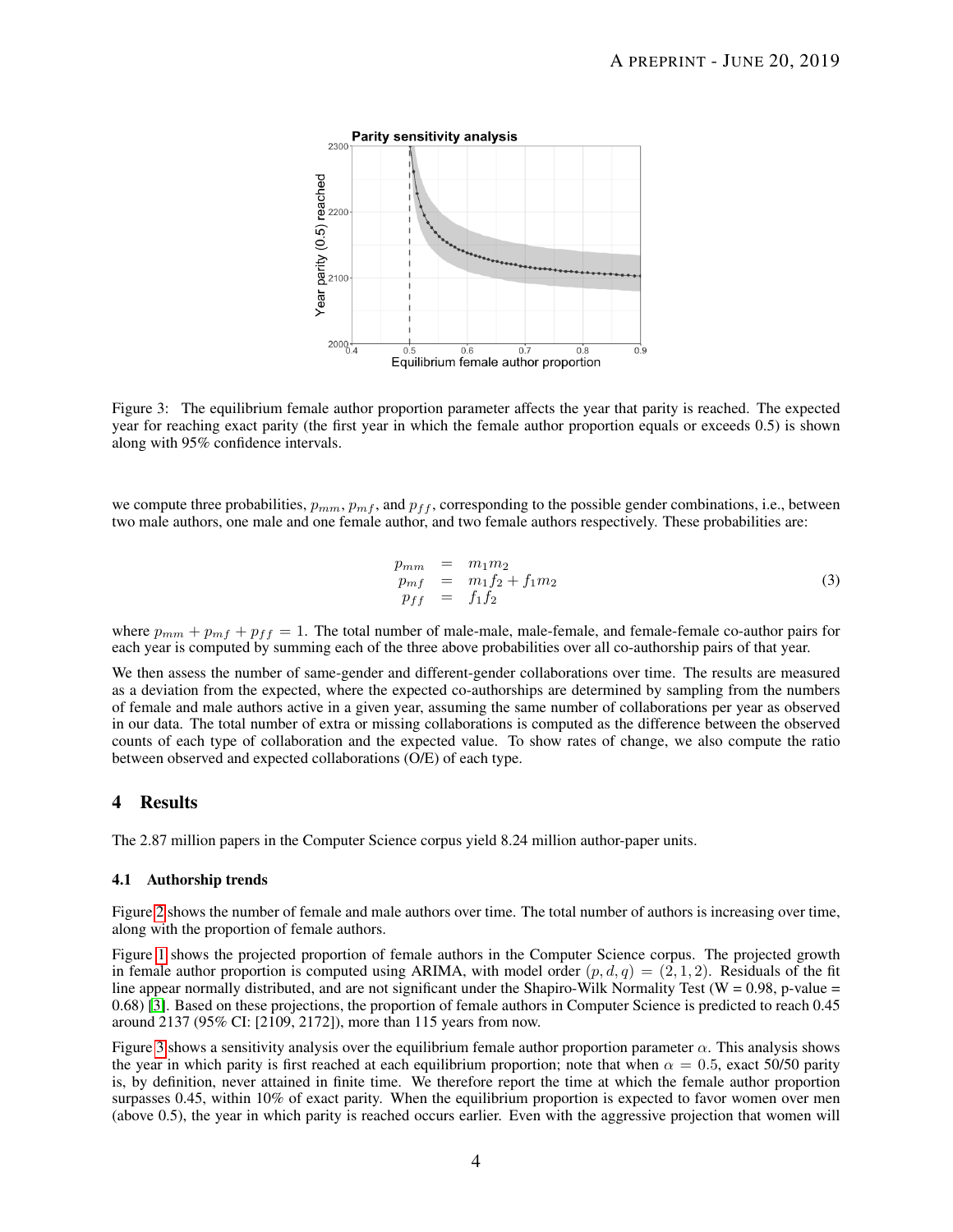

<span id="page-4-0"></span>Figure 4: The difference (*left*) and ratio (*right*) between observed and expected same- and different-gender coauthorships in Computer Science since 1995.



<span id="page-4-1"></span>Figure 5: The total numbers of female and male authors in the Medline corpus.

eventually author 90% of all publications, the expected year in which parity will be reached at current rates of growth is still around 2100.

#### 4.2 Co-authorship trends

The number of same- and different-gender co-authorships in Computer Science were computed for each year. Figure [4](#page-4-0) shows the number of extra and missing same- and different-gendered collaborations since 1995. There are more samegender co-authorships than would be expected among both men and women, and less different-gender co-authorships than would be expected. In recent years, more than 20,000 different-gender collaborations per year were missing when compared to expected numbers.

The observed to expected ratio shows pessimistic collaboration trends. Although both men and women are more likely to collaborate with authors of their own gender (positive O/E), the degree of same-gender preference is declining among female authors but increasing among male authors. At the same time, the different-gender collaboration gap  $(OE < 1.0)$  is increasing in size, such that in recent years, only around 94% of expected different-gender collaborations are observed. In other words, although there are more opportunities for cross-gender collaboration in recent years (due to the increase in female scientists working in the field), the observed number of cross-gender collaborations has not increased as expected.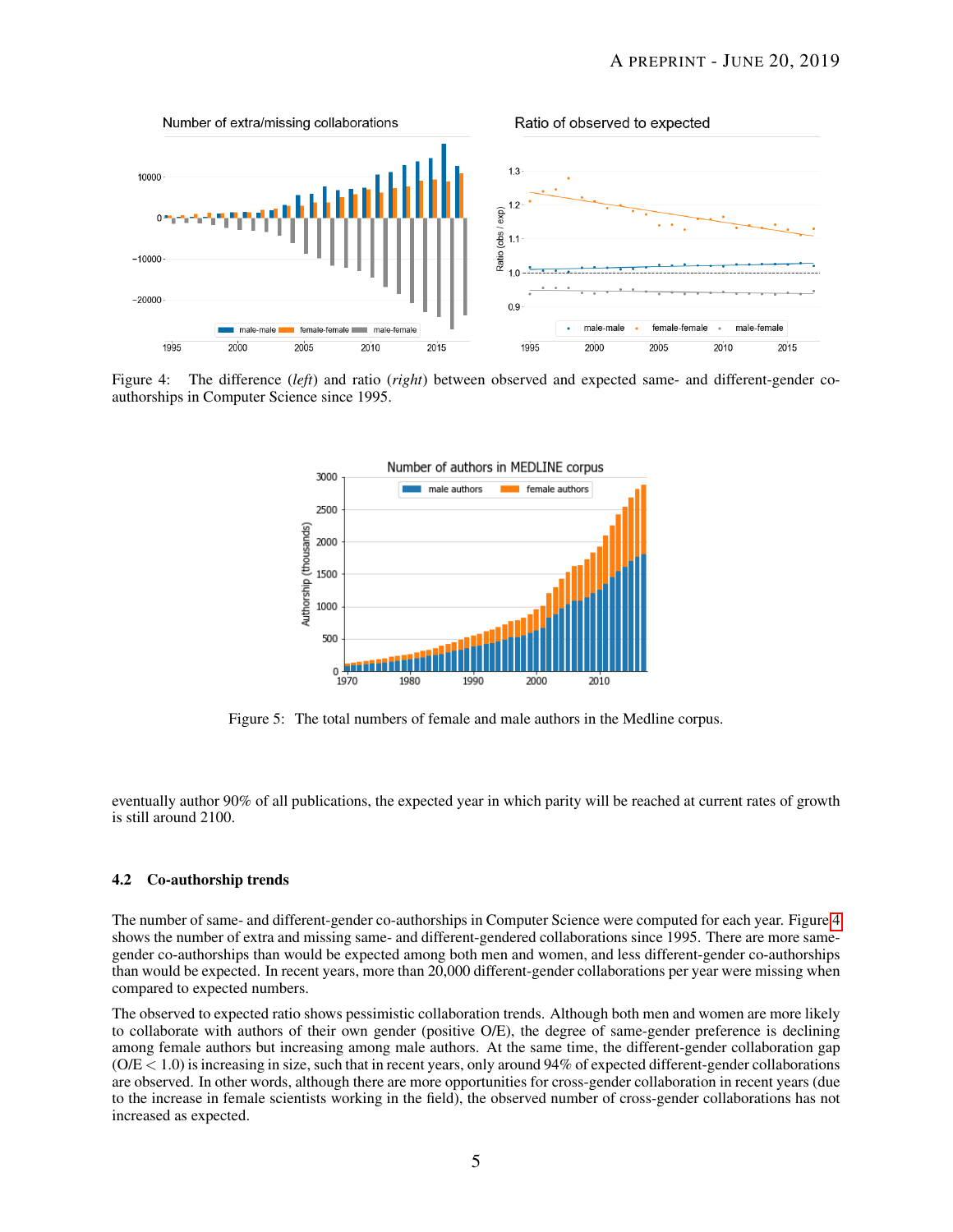#### 4.3 Comparison with Medline

The Medline corpus of 11.63 million papers yield 47.66 million author-paper units. Figure [5](#page-4-1) shows the number of female and male authors in the Medline corpus. Figure [6](#page-5-0) shows the projected proportion of female authors forecast using ARIMA, with model order  $(p, d, q) = (0, 1, 0)$ . A discontinuity can be observed in the Medline corpus data in 2002. This is due to the requirement of full author names in Medline-indexed records beginning in publication year 2002 [\[4\]](#page-7-3). The drop in proportion in 2002 shows that Medline journals not using full names for authors contributed to the false appearance of a high representation of female authors prior to 2002. Consequently, the ARIMA projection is computed using only the proportion data since 2002. The projection forecasts the proportion of female authors to surpass 0.45 around 2048 (95% CI: [2045, 2051]), a bit over 25 years from now. Because of the large number of authors in the Medline corpus since 2002, the confidence intervals for this projection are quite narrow.

### 5 Discussion

Our analysis of the Computer Science literature reveals persistent patterns of inequality in gender and academic authorship. Although gender balance is improving, progress is slower than we had hoped.

### 5.1 Limitations

Inferring gender from names is imperfect, and all gender-inference tools are subject to biases. Several studies have described and measured the differences between these services [\[5,](#page-7-4) [6\]](#page-7-5). Based on results in Santamaría and Mihaljević, Gender API has the lowest overall error rate but was slightly biased toward under-representation of females in their evaluation, in other words, the number of women estimated may be slightly lower than in reality. However, this bias may be offset by our sampling bias, since the population of Computer Science authors is unlikely to be an unbiased sample of the general population, or the subset of the general population whose names were used to construct the database behind Gender API. We attempted to mitigate some of these biases by treating the output of Gender API as probabilistic. To assess the accuracy of Gender API, we validated the predictions for the 50 names most commonly predicated as male and 50 names most commonly predicted as female, and found them to match our expectations.

The proportion of authors with high uncertainty Gender API results has also grown in our corpus over time. As evident in Figure [7,](#page-6-0) our average confidence in gender prediction decreased from about 90% in 1970 to 85% in 2018. While Gender API's average prediction confidence on our corpus is still high, this trend may pose a challenge for similar analyses in the future. Upon inspection of the data, we attribute this to the growing number of East Asian authors



<span id="page-5-0"></span>Figure 6: The proportion of female authors in the Medline corpus is projected to surpass 0.45 around 2048 (95% Confidence Interval: [2045, 2051]) based on ARIMA projections. The 95% confidence interval around the projection is plotted, but the error is small.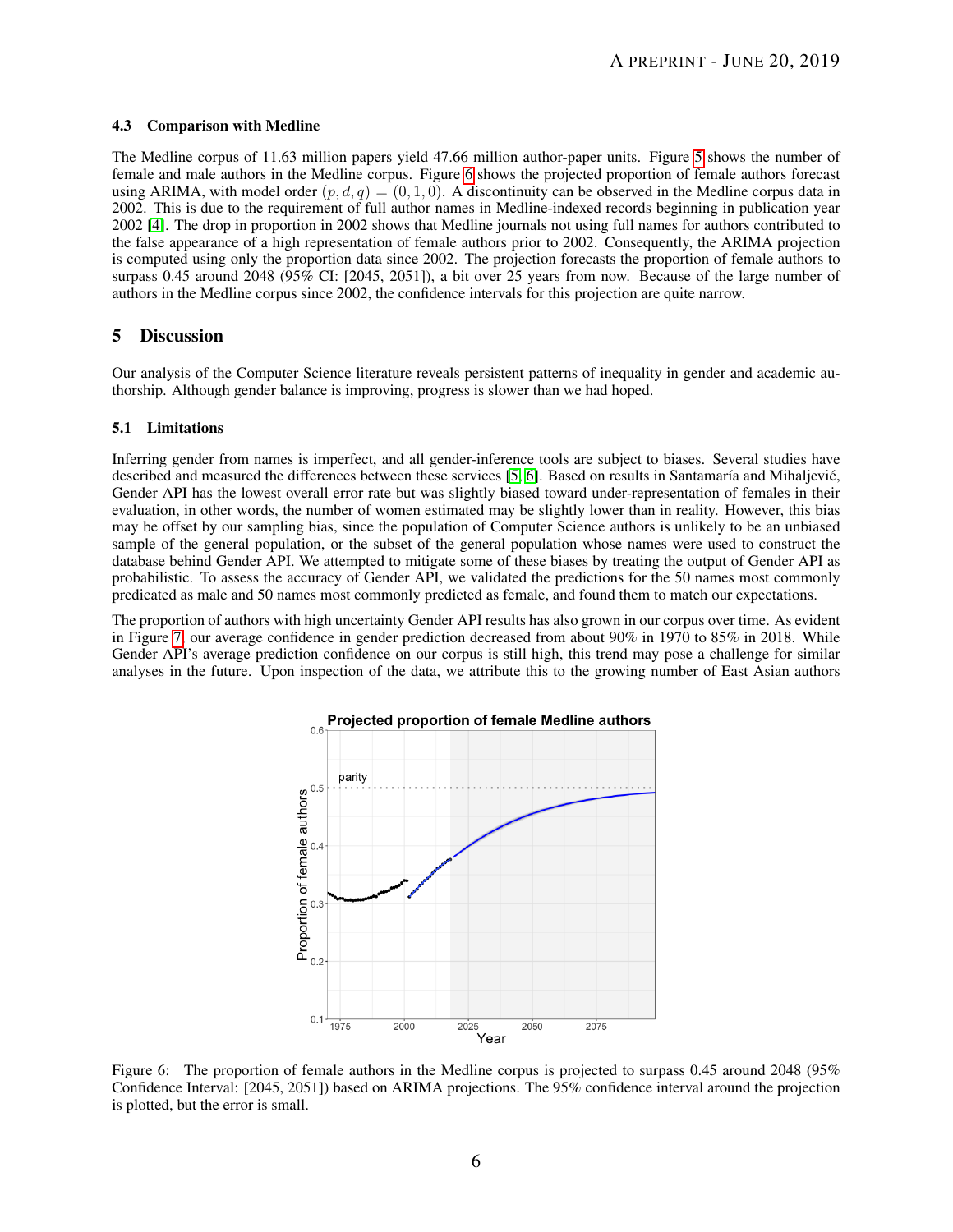# **Average Gender Confidence by Year**



<span id="page-6-0"></span>Figure 7: The average author gender confidence of Gender API on the Computer Science corpus, per publication year.

publishing in recent years. East Asian first names, especially when subject to romanization, can be quite gender ambiguous. We believe that by representing each author as a composite of male and female based on probability, we offset some of the issues associated with the increasing numbers of ambiguous names in our corpus over time. However, the authors of Computer Science literature are unlikely to be an unbiased sub-sample of the broader population, and this assumption may introduce some error into our analysis.

We also recognize the limitations of using author-paper pairs as our units of measure. We do not distinguish between a person who is a single author on a paper, and a person who co-authors with many others. This biases our data by over-weighting authors in papers with more authors. Similarly, in our analysis of collaboration, we take each combination of authors for a paper as a collaborating pair, which over-weights again papers with more authors. In the Computer Science corpus, we observe an increase in the average authors per paper over time, growing to approximately 3.5 authors per paper in 2018. However, Computer Science papers are still generally authored by smaller groups of individuals in the lower single digits, and we believe the bias introduced by our usage of author-paper pairs or collaborating author pairs to be minimal.

Each author is also weighted equivalently in our analysis. We acknowledge the special recognition extended to first authors, last authors, and single authors, and previous studies have already shown the distinctions between these groups [\[7\]](#page-7-6).

### 5.2 Previous work

Gender bias is a well documented and studied issue in academia. Studies have shown that existent and perceived gender bias may affect many aspects of career and academic success, including but not limited to a woman's choice of college major [\[8\]](#page-7-7), crediting in scientific publications [\[9\]](#page-7-8), access to mentorship [\[10,](#page-7-9) [11\]](#page-7-10), and opportunities for collaboration [\[12\]](#page-7-11). All these factors and more can lead to biased representation of women in certain fields of study.

With the increasing digitization of scholarly communication and availability of publication-related metadata, scholars have been better able to quantify inequality in authorship. A 2012 analysis of 1.8 million papers from JSTOR, a large multi-disciplinary repository of academic literature, revealed that although gender gaps are shrinking in academic publications, women were found to be significantly underrepresented as last and single authors [\[7\]](#page-7-6). Elsevier, the largest publisher of academic manuscripts, in an analysis of data from Scopus and ScienceDirect, reported the presence of gender imbalance among authors and inconsistent trends towards equal representation among different fields [\[12\]](#page-7-11). A study in early 2018 confirmed continuing gender disparities among Nature Index journals, commonly considered some of the most reputable sources of academic literature, and in particular, limited representation of women among last authors, who are often perceived as more senior [\[13\]](#page-7-12).

A study of gender bias in authorship conducted by Holman et al. projected the closing of the gender gap in various fields based on current trends [\[14\]](#page-7-13). Through analyzing 9.1 million articles from PubMed, the authors projected that gender parity would be reached in around 20 years in certain biomedical fields such as Molecular Biology, Medicine, or Biochemistry. Holman et al.'s analysis of a small corpus of Computer Science pre-prints from arXiv show that gender parity in Computer Science will be reached in more than 100 years from the present [\[14\]](#page-7-13).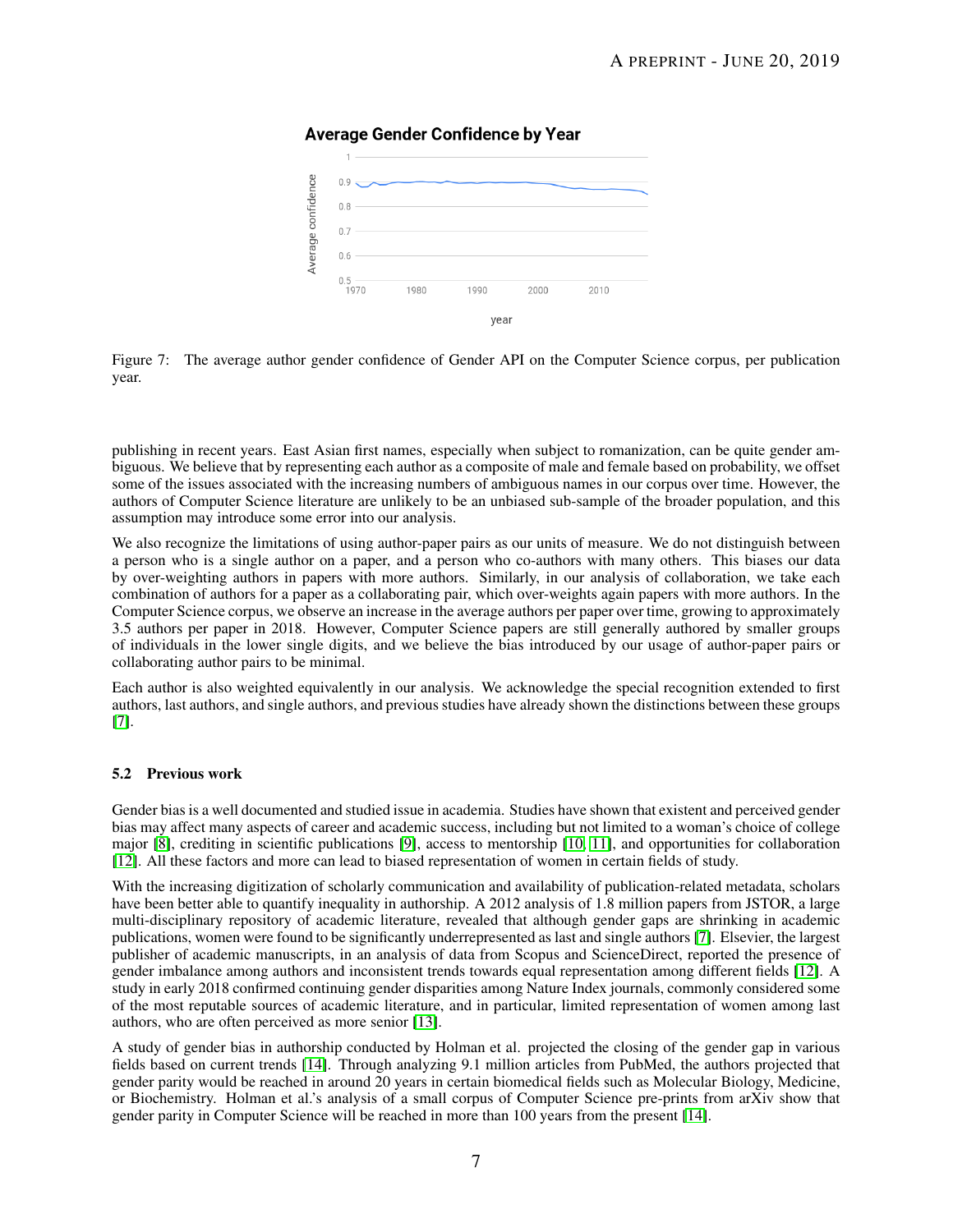Major strides have been made to reduce gender disparities. The presence of an overall structure of sexism in academia continues to be debated [\[15,](#page-8-0) [16,](#page-8-1) [17\]](#page-8-2), but many academic institutions recognize the problem and have sought to equalize admissions and hiring procedures. Evidence of movement toward equal representation in hiring and publication has been observed in some controlled settings [\[18,](#page-8-3) [19,](#page-8-4) [20\]](#page-8-5). How these observations translate into systemic changes remain to be seen. It is clear, however, that the rate of change in reducing the gender gap may be insufficient in many fields for parity to occur within several generations [\[14\]](#page-7-13).

# 6 Conclusions

We performed a comprehensive analysis of the Computer Science literature (2.87 million papers) to evaluate gender trends among authors. Based on recent trends, the proportion of female authors in Computer Science is forecast to not reach parity in this century, and under more realistic assumptions—it may take far longer. We also observed lower than expected numbers of cross-gender collaborations, with the ratio of observed to expected decreasing over time.

Slow rates of growth in the proportion of female scientists in Computer Science continue to challenge women entering the field. Female scientists may face more challenges finding collaborators than their male counterparts due to the existing gender distribution of authors and observed co-authorship behaviors. We hope that these findings will motivate others in the field to evaluate their relationship to these gender biases and consider ways to improve the status quo.

# Acknowledgements

We would like to thank Jonathan Borchardt, Matt Gardner, and Candace Ross for conducting the initial analysis that motivated this project. We would also like to thank Maarten Sap, Noah Smith, and Mark Yatskar for helpful comments on earlier drafts of this paper.

# **References**

- <span id="page-7-0"></span>[1] G. E. P. Box, G. M. Jenkins, and G. C. Reinsel. *Time series analysis: Forecasting and control*. Prentice Hall, Englewood Cliffs, N.J., 3 edition, 1994.
- <span id="page-7-1"></span>[2] Rob J Hyndman and Yeasmin Khandakar. Automatic time series forecasting: the forecast package for R. *Journal of Statistical Software*, 26(3):1–22, 2008.
- <span id="page-7-2"></span>[3] S. S. Shapiro and M. B. Wilk. An analysis of variance test for normality (complete samples). *Biometrika*, 52:591–611, 1965.
- <span id="page-7-3"></span>[4] Medline (R)data changes – 2002. *NLM Tech Bull*, Nov-Dec(323): e11, 2001.
- <span id="page-7-4"></span>[5] Fariba Karimi, Claudia Wagner, Florian Lemmerich, Mohsen Jadidi, and Markus Strohmaier. Inferring gender from names on the web: A comparative evaluation of gender detection methods. In *WWW*, 2016.
- <span id="page-7-5"></span>[6] Lucía Prieto Santamaría and Helena Mihaljević. Comparison and benchmark of name-to-gender inference services. *PeerJ Computer Science*, 4:e156, 2018.
- <span id="page-7-6"></span>[7] Jevin D. West, Jennifer Jacquet, Molly M. King, Shelley J. Correll, and Carl T. Bergstrom. The role of gender in scholarly authorship. *PloS one*, 8(7):e66212, 2013.
- <span id="page-7-7"></span>[8] Rachael D. Robnett. Gender bias in STEM fields: variation in prevalence and links to STEM self-concept. *Psychology of Women Quarterly*, 2015.
- <span id="page-7-8"></span>[9] David F. Feldon, James L. Peugh, Michelle A. Maher, Josipa Roksa, and Colby Tofel-Grehl. Time-to-credit gender inequities of first-year PhD students in the biological sciences. In *CBE life sciences education*, 2017.
- <span id="page-7-9"></span>[10] Rochelle Decastro, Kent A. Griffith, Peter Anthony Ubel, Abigail J. Stewart, and Reshma Jagsi. Mentoring and the career satisfaction of male and female academic medical faculty. *Academic medicine : journal of the Association of American Medical Colleges*, 89(2):301–11, 2014.
- <span id="page-7-10"></span>[11] Natalie Schluter. The glass ceiling in NLP. In *EMNLP*, 2018.
- <span id="page-7-11"></span>[12] Gender in the global research landscape. Technical report, Elsevier, 2017.
- <span id="page-7-12"></span>[13] Michael H. K. Bendels, Ruth Mueller, Doerthe Brueggmann, and David Alexander Groneberg. Gender disparities in high-quality research revealed by nature index journals. *PloS one*, 13(1):e0189136, 2018.
- <span id="page-7-13"></span>[14] Luke Holman, Devi Stuart-Fox, and Cindy E. Hauser. The gender gap in science: How long until women are equally represented? *PLoS biology*, 16(4):e2004956, 2018.